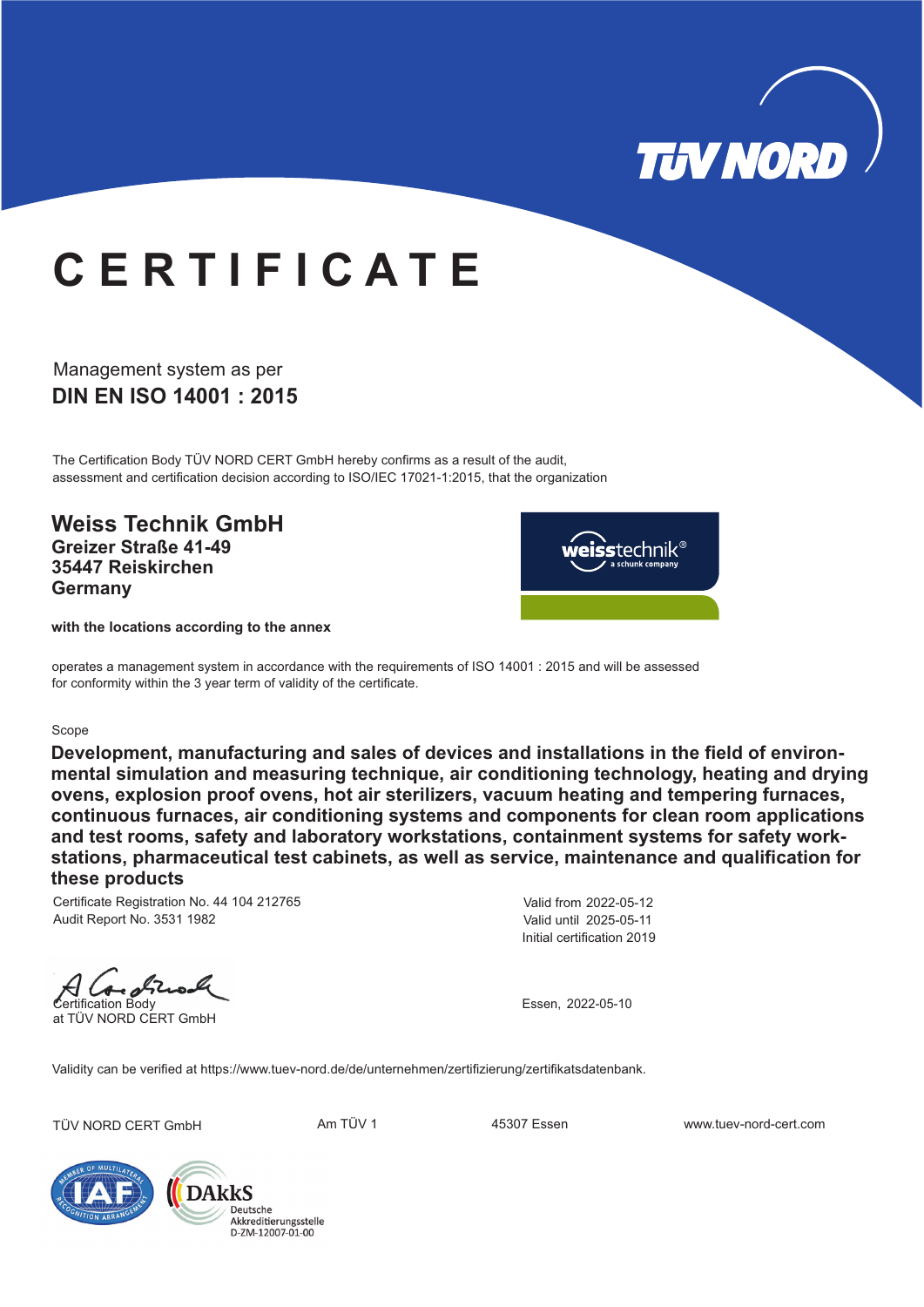

## **A N N E X**

to Certificate Registration No. 44 104 212765 **DIN EN ISO 14001 : 2015**

### **Weiss Technik GmbH Greizer Straße 41-49**

**35447 Reiskirchen Germany**

weisstechnik®

| <b>Certificate Registration No.</b> | Location                                                                                                 |             | <b>Scope</b>                     |                                                                                                                                                                                                                                                                                                                                                                                                                                                                                                                                                                                           |
|-------------------------------------|----------------------------------------------------------------------------------------------------------|-------------|----------------------------------|-------------------------------------------------------------------------------------------------------------------------------------------------------------------------------------------------------------------------------------------------------------------------------------------------------------------------------------------------------------------------------------------------------------------------------------------------------------------------------------------------------------------------------------------------------------------------------------------|
| 44 104 212765-001                   | Weiss Technik GmbH<br>Greizer Straße 41-49<br>35447 Reiskirchen<br>Germany                               |             | qualification for these products | Development, manufacturing and sales of devices and<br>installations in the field of environmental simulation.<br>measuring technique, heating and drying ovens, explo-<br>sion proof ovens, hot air sterilizers, vacuum ovens,<br>heating and tempering furnaces, continuous furnaces<br>and systems as well as service, maintenance and                                                                                                                                                                                                                                                 |
| 44 104 212765-002                   | Weiss Klimatechnik GmbH<br>Greizer Straße 41-49<br>35447 Reiskirchen<br>Germany                          |             |                                  | Development, manufacturing and sales of devices and<br>installations in the field of air conditioning technology, air<br>conditioning systems and components for clean room<br>applications and test rooms, safety and laboratory work-<br>stations, containment systems for safety workstations,<br>pharmaceutical test cabinets, as well as service,<br>maintenance and qualification for these products                                                                                                                                                                                |
| 44 104 212765-003                   | Weiss Technik GmbH<br>Beethovenstraße 34<br>72336 Balingen<br>Germany                                    |             | technique                        | Manufacture and sale of devices and installations in<br>the field of environmental simulation and measuring                                                                                                                                                                                                                                                                                                                                                                                                                                                                               |
| 44 104 212765-004                   | Weiss Technik GmbH<br><b>Automotive Testing Solutions</b><br>Farnhornstieg 3<br>22525 Hamburg<br>Germany |             | products                         | Manufacture and sale of devices and installations in<br>the field of environmental simulation, dryroom-systems<br>and measuring technique as well as servicing of these                                                                                                                                                                                                                                                                                                                                                                                                                   |
| 44 104 212765-005                   | <b>Weiss Technik AG</b><br>Brügglistraße 2<br>8852 Altendorf<br>Switzerland                              |             |                                  | Sale of devices and installations in the field of environ-<br>mental simulation and measuring technique, air<br>conditioning technology, heating and drying ovens, explo-<br>sion proof ovens, hot air sterilizers, vacuum heating and<br>tempering furnaces, continuous furnaces and systems,<br>air conditioning systems and components for clean room<br>applications and test rooms, safety and laboratory work-<br>stations, containment systems for safety workstations,<br>pharmaceutical test cabinets, as well as service, mainte-<br>nance and qualification for these products |
| TÜV NORD CERT GmbH                  | Am TÜV 1                                                                                                 | 45307 Essen |                                  | www.tuev-nord-cert.com                                                                                                                                                                                                                                                                                                                                                                                                                                                                                                                                                                    |



Page 1 of 3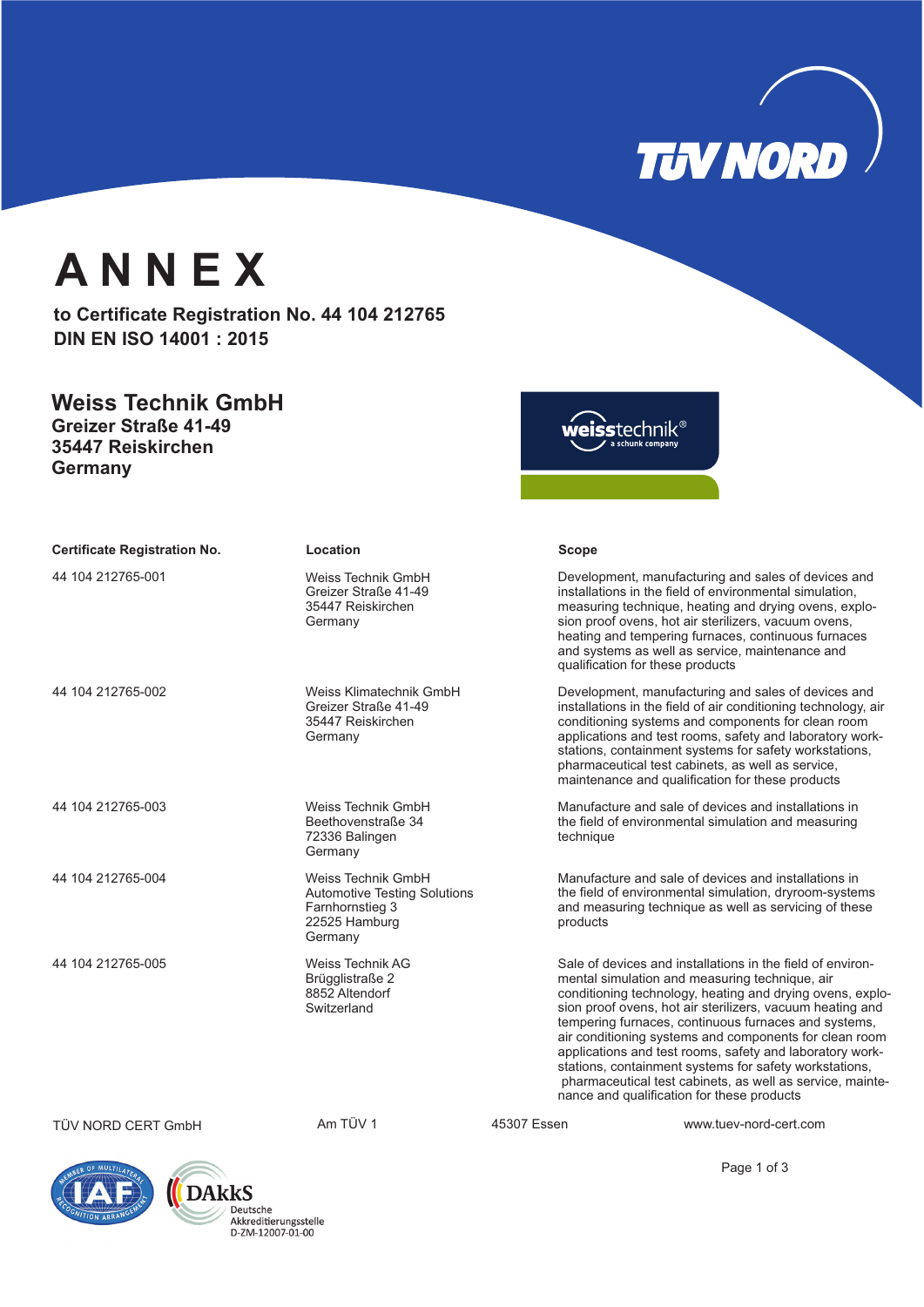## **TUV NORD**

## **A N N E X**

### to Certificate Registration No. 44 104 212765 **DIN EN ISO 14001 : 2015**

| <b>Certificate Registration No.</b> | Location                                                                               |             | Scope                                                                                                                                                                                                                                                                                                                                                                                                                                                                                                                                                                                                 |
|-------------------------------------|----------------------------------------------------------------------------------------|-------------|-------------------------------------------------------------------------------------------------------------------------------------------------------------------------------------------------------------------------------------------------------------------------------------------------------------------------------------------------------------------------------------------------------------------------------------------------------------------------------------------------------------------------------------------------------------------------------------------------------|
| 44 104 212765-006                   | Weiss Technik GmbH<br>Hainaer Weg 26<br>35444 Biebertal<br>Germany                     |             | Manufacture of devices and installations in the field of<br>environmental simulation, air conditioning technology<br>and measuring technique for the military use, as well as<br>heating and drying ovens                                                                                                                                                                                                                                                                                                                                                                                             |
| 44 104 212765-007                   | Weiss Klimatechnik GmbH<br>Naumburger Straße 28<br>4229 Leipzig<br>Germany             |             | Sales of devices and installations in the field of air<br>conditioning technology, air conditioning systems and<br>components for clean room applications and test rooms,<br>safety and laboratory workstations, containment systems<br>for safety workstations, pharmaceutical test cabinets                                                                                                                                                                                                                                                                                                         |
| 44 104 212765-008                   | Weiss Klimatechnik GmbH<br>Sankt-Johanner-Straße 41-43<br>66111 Saarbrücken<br>Germany |             | Sales of devices and installations in the field of air<br>conditioning technology, air conditioning systems and<br>components for clean room applications and test rooms,<br>safety and laboratory workstations, containment systems<br>for safety workstations, pharmaceutical test cabinets                                                                                                                                                                                                                                                                                                         |
| 44 104 212765-009                   | Weiss Klimatechnik GmbH<br>Karl-Ziegler-Straße 6<br>12489 Berlin<br>Germany            |             | Development, manufacturing and sales of devices and<br>installations in the field of environmental simulation and<br>measuring technique, air conditioning technology, heating<br>and drying ovens, explosion proof ovens, hot air sterilizers,<br>vacuum heating and tempering furnaces, continuous<br>furnaces, air conditioning systems and components for<br>clean room applications and test rooms, safety and<br>laboratory workstations, containment systems for safety<br>workstations, pharmaceutical test cabinets, as well as<br>service, maintenance and qualification for these products |
| 44 104 212765-010                   | Weiss Technik GmbH<br>Gießener Pforte 40<br>35440 Linden<br>Germany                    |             | Development, manufacturing and sales of devices and<br>installations in the field of environmental simulation and<br>measuring technique, air conditioning technology, heating<br>and drying ovens, explosion proof ovens, hot air sterilizers,<br>vacuum heating and tempering furnaces, continuous<br>furnaces, air conditioning systems and components for<br>clean room applications and test rooms, safety and<br>laboratory workstations, containment systems for safety<br>workstations, pharmaceutical test cabinets, as well as<br>service, maintenance and qualification for these products |
| TÜV NORD CERT GmbH                  | Am TÜV 1                                                                               | 45307 Essen | www.tuev-nord-cert.com                                                                                                                                                                                                                                                                                                                                                                                                                                                                                                                                                                                |





Page 2 of 3